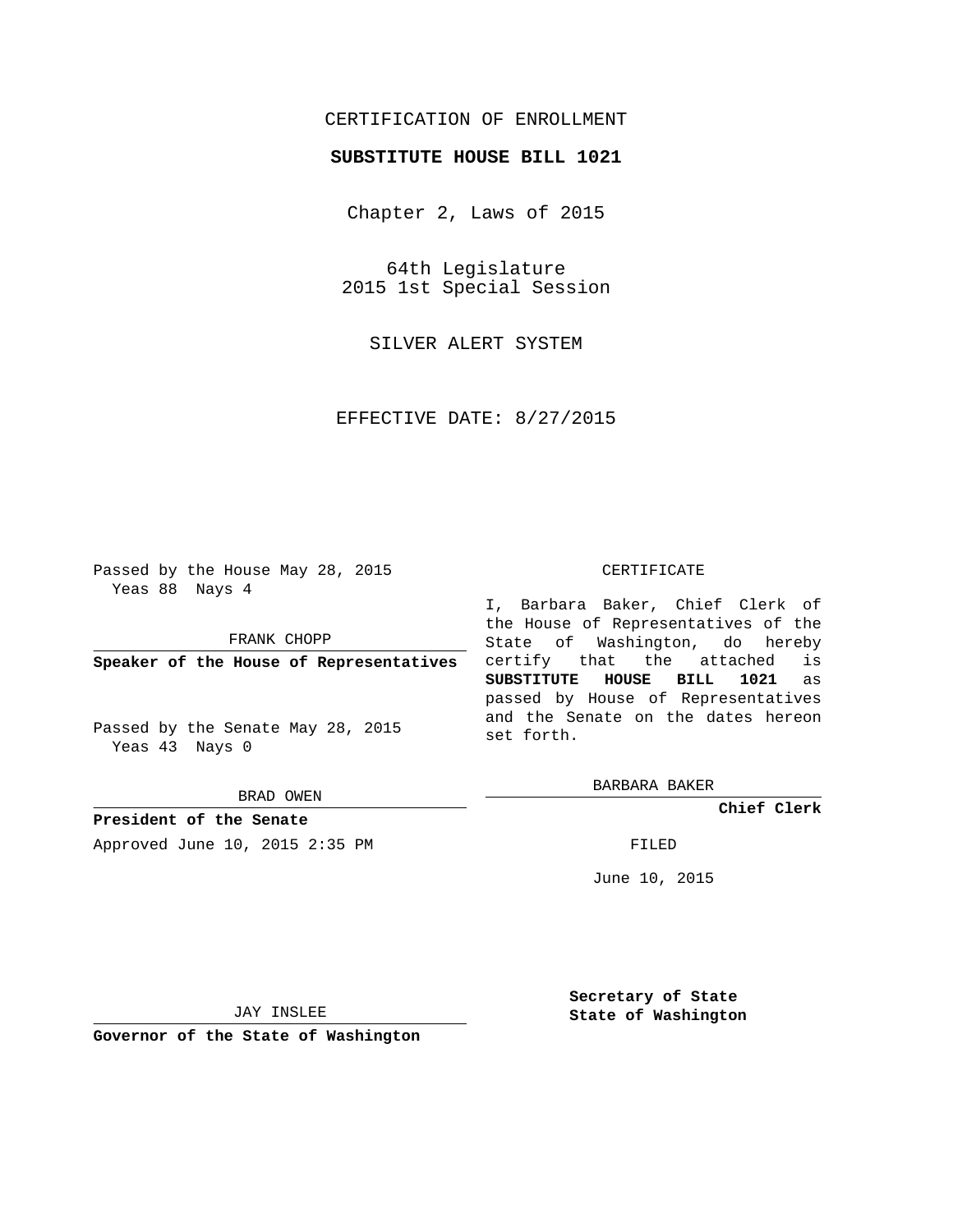## **SUBSTITUTE HOUSE BILL 1021**

Passed Legislature - 2015 1st Special Session

**State of Washington 64th Legislature 2015 Regular Session**

**By** House Public Safety (originally sponsored by Representatives Appleton, Orwall, Robinson, Bergquist, Cody, Hudgins, Senn, Santos, and Fey)

READ FIRST TIME 02/17/15.

 AN ACT Relating to creating a silver alert system; amending RCW 13.60.010; and creating a new section.2

BE IT ENACTED BY THE LEGISLATURE OF THE STATE OF WASHINGTON:

 NEW SECTION. **Sec. 1.** The legislature finds that Washington state's elderly population is growing and the number of individuals with dementia is increasing. The legislature further finds that approximately sixty percent of individuals with dementia will wander at least once and, that if not found within twenty-four hours, up to half of wandering seniors with dementia will suffer serious injury or death. The legislature further finds that the state of Washington has a compelling interest in protecting the safety of vulnerable citizens with cognitive impairments. The legislature further finds that creating a public notification system to broadcast information about missing persons with Alzheimer's disease, dementia, or other mental disabilities to aid in their safe return will help prevent unnecessary suffering and death.

 **Sec. 2.** RCW 13.60.010 and 2013 c 285 s 1 are each amended to 18 read as follows:

 (1) The Washington state patrol shall establish a missing children and endangered person clearinghouse which shall include the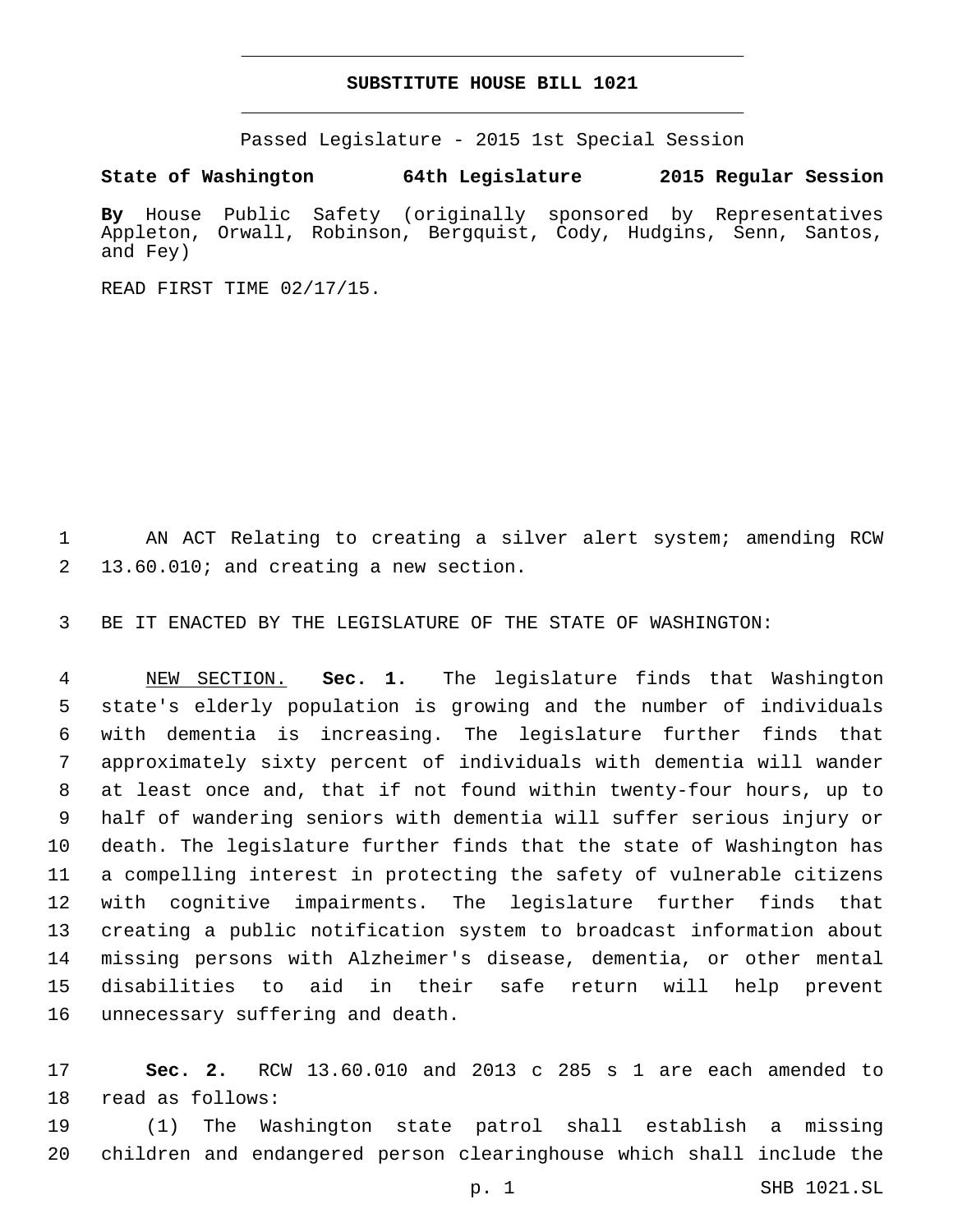maintenance and operation of a toll-free telephone hotline. The clearinghouse shall distribute information to local law enforcement agencies, school districts, the department of social and health services, and the general public regarding missing children and endangered persons. The information shall include pictures, bulletins, training sessions, reports, and biographical materials that will assist in local law enforcement efforts to locate missing children and endangered persons. The state patrol shall also maintain a regularly updated computerized link with national and other statewide missing person systems or clearinghouses, and within existing resources, shall develop and implement a plan, commonly known as an "amber alert plan" or an "endangered missing person 13 advisory plan $((\tau))$ " which includes a "silver alert" designation for voluntary cooperation between local, state, tribal, and other law enforcement agencies, state government agencies, radio and television stations, cable and satellite systems, and social media pages and sites to enhance the public's ability to assist in recovering abducted children and missing endangered persons consistent with the 19 state endangered missing person advisory plan.

20 (2) For the purposes of this chapter:

 (a) "Child" or "children" means an individual under eighteen 22 years of age.

23 (b) "Missing endangered person" means a person ((with a developmental disability as defined in RCW 71A.10.020(4) or a 25 vulnerable adult as defined in RCW  $74.34.020(17)$ , who is believed to be in danger because of age, health, mental or physical disability, in combination with environmental or weather conditions, or is believed to be unable to return to safety without assistance and who is:

 (i) A person with a developmental disability as defined in RCW 71A.10.020(5);

(ii) A vulnerable adult as defined in RCW 74.34.020(17); or

 (iii) A person who has been diagnosed as having Alzheimer's 34 disease or other age-related dementia.

 (c) "Silver alert" means the designated title of a missing endangered person advisory that will be used on a variable message sign and text of the highway advisory radio message when used as part of an activated advisory to assist in the recovery of a missing endangered person age sixty or older.